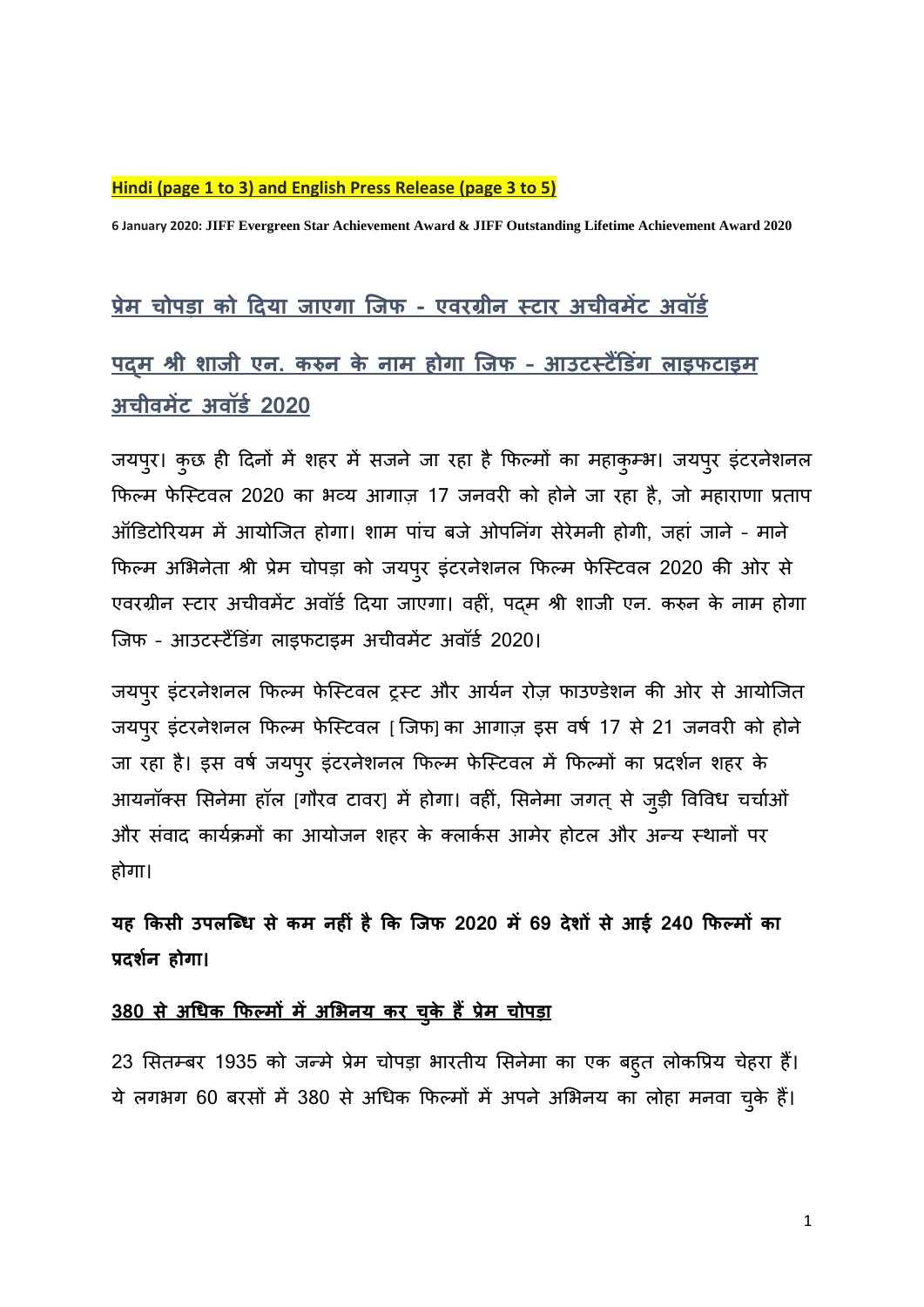राजेश खन्ना की कई प्रसिद्ध फिल्मों में इन्होने मुख्य विलेन [खलनायक] का किरदार निभाया है, जिसे आज तक दर्शक और आलोचक सराहते और याद करते हैं।

लाहौर में जन्मे और बाद में शिमला में पढ़े प्रेम चोपड़ा की अभिनय में रुचि कॉलेज के दिनों से ही शुरू हो गई थी। परिवार को नापसंद होने के बावजूद ये अपने सपनों को लेकर पक्के थे, और फिर बॉलीवुड में अपनी किस्मत आज़माने के लिए ये मुम्बई चले गए। संघर्ष के दिनों में इन्होने अख़बार में भी काम फकया और साथ ही फिल्मों में भी काम करते रहे। वर्ड 1967 में उपकार फिल्म के बाद इनकी पहचान बनने लगी और फिर इन्हें पीछे मुड़कर नहीं िेखना पडा।

ग़र फिल्मों पर नज़र डालें, तो प्रेम चोपड़ा ने शहीद, वो कौन थी, उपकार, दो रास्ते, दो अनजाने, कटी पतंग, काला सोना, दोस्ताना, क्रांति, ऊंचे लोग, जानवर, निशान, पूनम की रात, तीसरी मंजिल, फूल बने अंगारे, प्रेम पुजारी, यादगार, हिम्मत, पूरब और पश्चिम, कीमत, अजनबी, बेनाम, पॉकेट मार, दो जासूस, ड्रीम गर्ल, दिल और दीवार, देस परदेस, आज़ाद, दूल्हे राजा, अनाड़ी नं 1, लाल बादशाह, कोई मिल गया, बंटी और बबली, धमाल, डैडी कूल, पटियाला हाउस जैसी फिल्मों में अभिनय किया। चोपड़ा मानते हैं कि उनकी सबसे बेहतरीन फिल्में रहीं - कुंवारी, सिकंदर - ए - आज़म, शहीद, जादू टोना और चोरी - चोरी चपुके – चपुके।

प्रेम चोपड़ा मानते हैं कि वे हीरो बनने मुम्बई आए थे, हालांकि दर्शकों ने उन्हें विलेन के तौर पर बहुत पसंद किया और खलनायक के रूप में ही भारतीय सिनेमा में इनकी पहचान बनी। वर्ष 1976 में इन्हें फिल्म *दो अनजाने* के लिए फिल्मफेयर बेस्ट सपोर्टिंग एक्टर अवॉर्ड मिला। वहीं वर्ष 2004 में इन्हें **एटलांटिक सिटी में लिजेंड ऑफ इंडियन सिनेमा अवॉर्ड से नव़ाज़ा गय़ा**। **ये अशोक़ा अवॉर्ड, आशीव़ाडि अवॉर्ड, ल़ायन्स क्लब अवॉर्ड और पिंज़ाबी कल़ा सिंगम अवॉर्ड िी अपनेऩाम कर चकुे हैं।**

प्रेम चोपड़ा की बेटी रितिका नन्दा ने इनकी आत्मकथा भी लिखी है, जिसका टाइटल है -प्रेम नाम है मेरा, प्रेम चोपडा।

2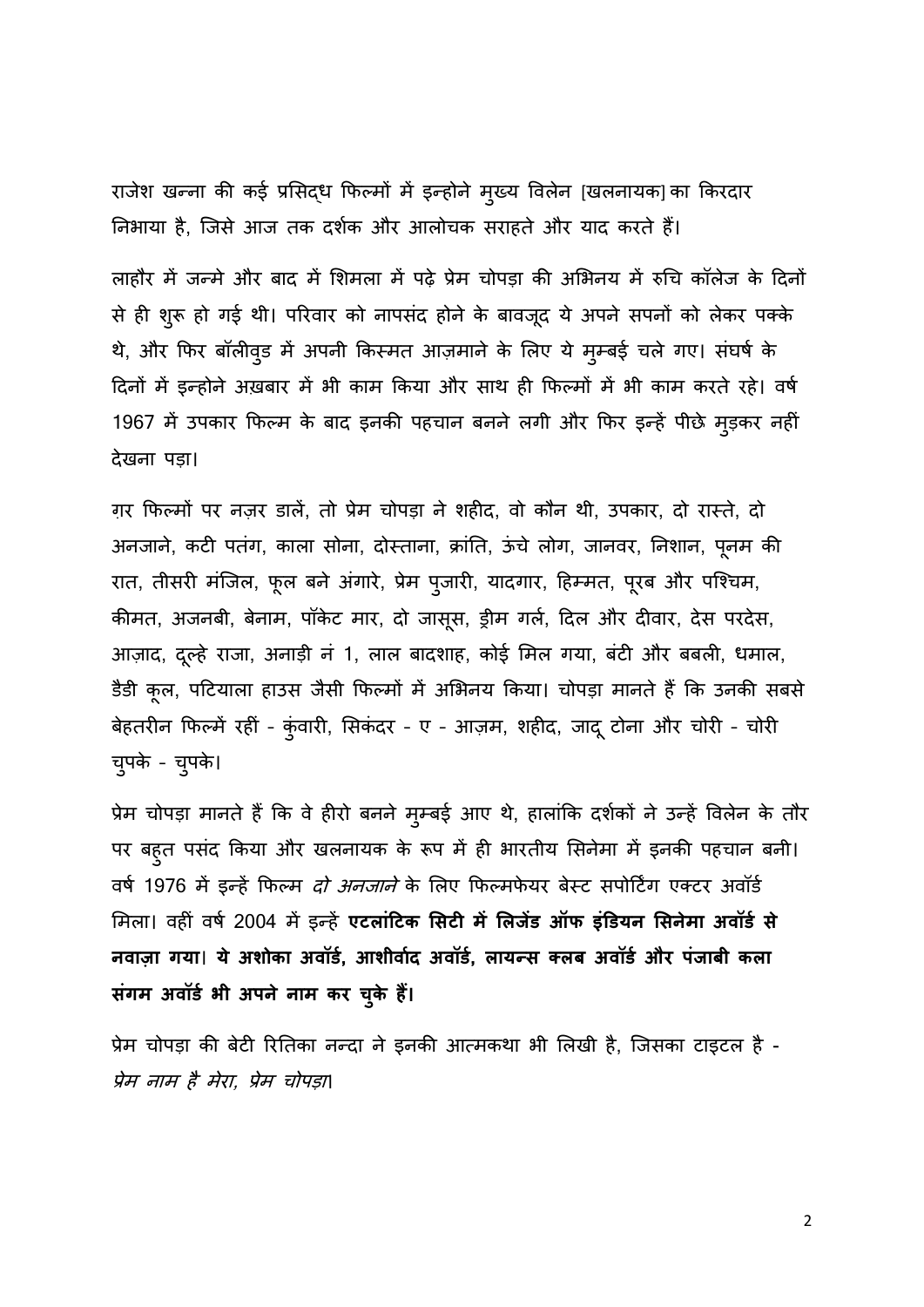### **कई नेशनल अवॉर्डडस प़ा चकुे श़ाजी एन. करुन**

1 जनवरी 1952 को जन्मे शाजी एन. करुन एक जाने – माने फिल्म ननिेशक और सिनेमेटोग्राफर हैं। ये केरला स्टेट चलचित्र एकेडमी के प्रीमियर चेयरमैन रहे हैं। गौरतलब है कि यह एकेडमी भारत की पहली फिल्म और टीवी एकेडमी है। वहीं,1998 से 2001 तक ये इंटरनेशनल फिल्म फेस्टिवल ऑफ केरला के एग्जीक्यूटिव चेयरमैन भी रहे हैं।

शाजी एन. करुन पिरावी, स्वहम्, वानप्र्स्थम् और कुट्टी स्रंक जैसी फिल्मों के लिए जाने जाते हैं। इनकी डेब्यू फिल्म *पिरावी* [1988] कान्स फिल्म फेस्टिवल में अवॉर्ड हासिल कर चकी है। *पिरावी* के लिए इन्हें नेशनल अवॉर्ड फॉर बेस्ट डायरेक्शन भी मिल चुका है। इतना ही नहीं, *कुट्टी संक* और *वानप्र्स्थम्* को बेस्ट फिल्म के लिए नेशनल अवॉर्ड मिल चुका है। वर्तमान में शाजी एन. करुन केरला स्टेट फिल्म डवलपमेंट कॉर्पोरेशन के चेयरमैन हैं।

## **PREM CHOPRA to be honoured with the JIFF Evergreen Star Achievement Award**

#### **Padma Shri Shaji N. Karun to be honoured with the JIFF Outstanding Lifetime Achievement Award 2020**

The *Mahakumbh* of Films is going to kick off in the city in the approaching days. The grand opening of the Jaipur International Film Festival 2020 is going to take place on 17<sup>th</sup> January, which will be held in Maharana Pratap Auditorium. There will be an Opening Ceremony at 5 pm, where Veteran Film Actor Mr. Prem Chopra will be awarded the Evergreen Star Achievement Award by Jaipur International Film Festival 2020. At the same time, Padma Shri Shaji N. Karun would be awarded with Outstanding Lifetime Achievement Award 2020.

The Jaipur International Film Festival [JIF] organized by Jaipur International Film Festival Trust and Aryan Roj Foundation is going to begin on  $17<sup>th</sup>$  to  $21<sup>st</sup>$  January. The films will be screened at INOX Cinema Hall [Gaurav Tower] in the city. At the same time; a variety of discussions and dialogues related to the world of CINEMA would be organized at the City's Clarks Amer Hotel and other places.

#### **It should be seen as a great achievement that JIFF 2020 is going to screen 240 Films from 69 countries.**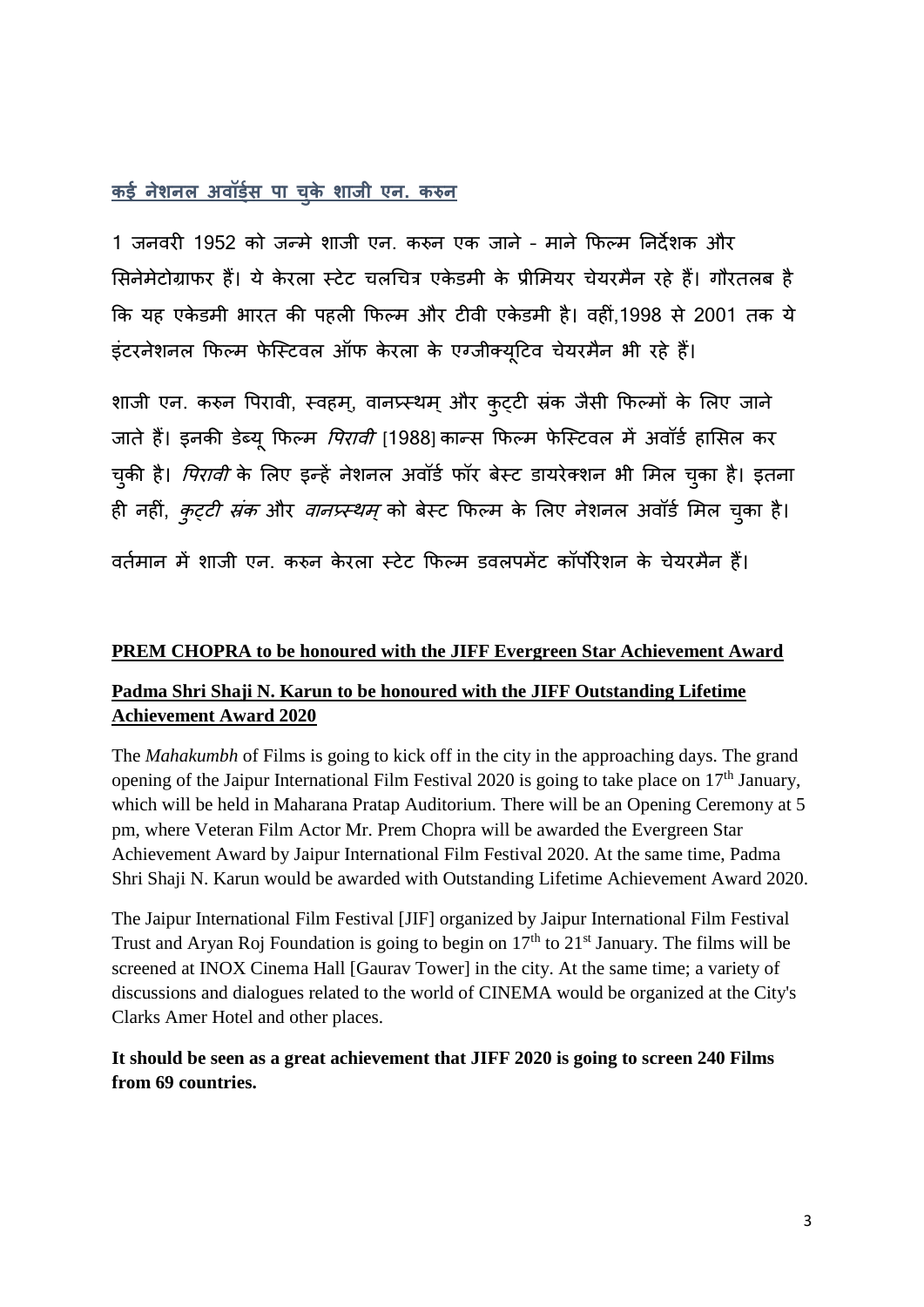#### **Chopra has acted in more than 380 FILMS**

Born on 23<sup>rd</sup> September 1935, Prem Chopra is undeniably a very popular face of Indian Cinema. He has proved his acting in more than 380 films in a span of 60 years. He has played the main villain or antagonist in many of Rajesh Khanna's famous films, which audiences and critics appreciate and remember hitherto.

Born in *Lahore* and later studied in *Shimla*, Prem Chopra's inclination towards acting started from college days. Despite being disapproved by the family, he was firm about his dreams and then moved to Mumbai to try his luck in Bollywood. During the days of struggle, he also worked in a newspaper and simultaneously worked in Films. In the year 1967, after the film *Upkar*, he got recognition as an actor and rest is the history.

Prem Chopra performed in the Movies like - Shaheed | Upkar | Wo Kaun Thi | Do Raste | Do Anjaane | Kati Patang | Kala Sona | Kranti | Dostana | Poonam Ki Raat | Unche Log | Jaanvar | Nishaan | Teesri Manzil | Phool Bane Angaare | Prem Pujari | Yaadgar | Himmat | Poorab Aur Pashchim | Keemat | Ajnabee | Benaam | Pocket Maar | Do Jasoos | Dream Girl | Dil Aur Diwar | Des Pardes | Ajaad | Dulhe Raja | Anari No. 1 | Laal Badshah | Koi Mil Gaya | Bunty and Babli | Dhamaal |Daddy Cool and Patiyala House. Chopra admits that his best films were – Kunwari |Sikander - e – Azam | Shaheed | Jadu Tona and Chori - Chori Chupke - Chupke.

Prem Chopra asserts that he had come to Mumbai to become a HERO; though audiences liked him very much as a VILLAIN and he was recognized as a VILLAIN in Indian Cinema. In 1976; he received the Film Fare Best Supporting Actor Award for the film *Do Anjaane*. In the year 2004; he was awarded the Legend of Indian Cinema Award in Atlantic City. He has also won the Ashoka Award, Ashirwad Award, Lions Club Award and Punjabi Kala Sangam Award.

Prem Chopra's daughter Ritika Nanda has also written his Biography; which is titled - *Prem Naam Hai Mera, Prem Chopra.*

#### **Shaji N. Karun has won NATIONAL AWARDS**

Born on 1<sup>st</sup> January 1952; Shaji N. Karun is a well-known Film Director and Cinematographer. He has been the Premier Chairman of the Kerala State Film Academy. Significantly; this academy has been India's First Film and TV Academy. He has also been the Executive Chairman of the International Film Festival of Kerala from 1998 to 2001.

Shaji N. Karun is known for his remarkable films like Piravi | Swaham | Vanaprastham and Kutti Srank. His debut film *Piravi* [1988] has won the Award at the Cannes Film Festival. He